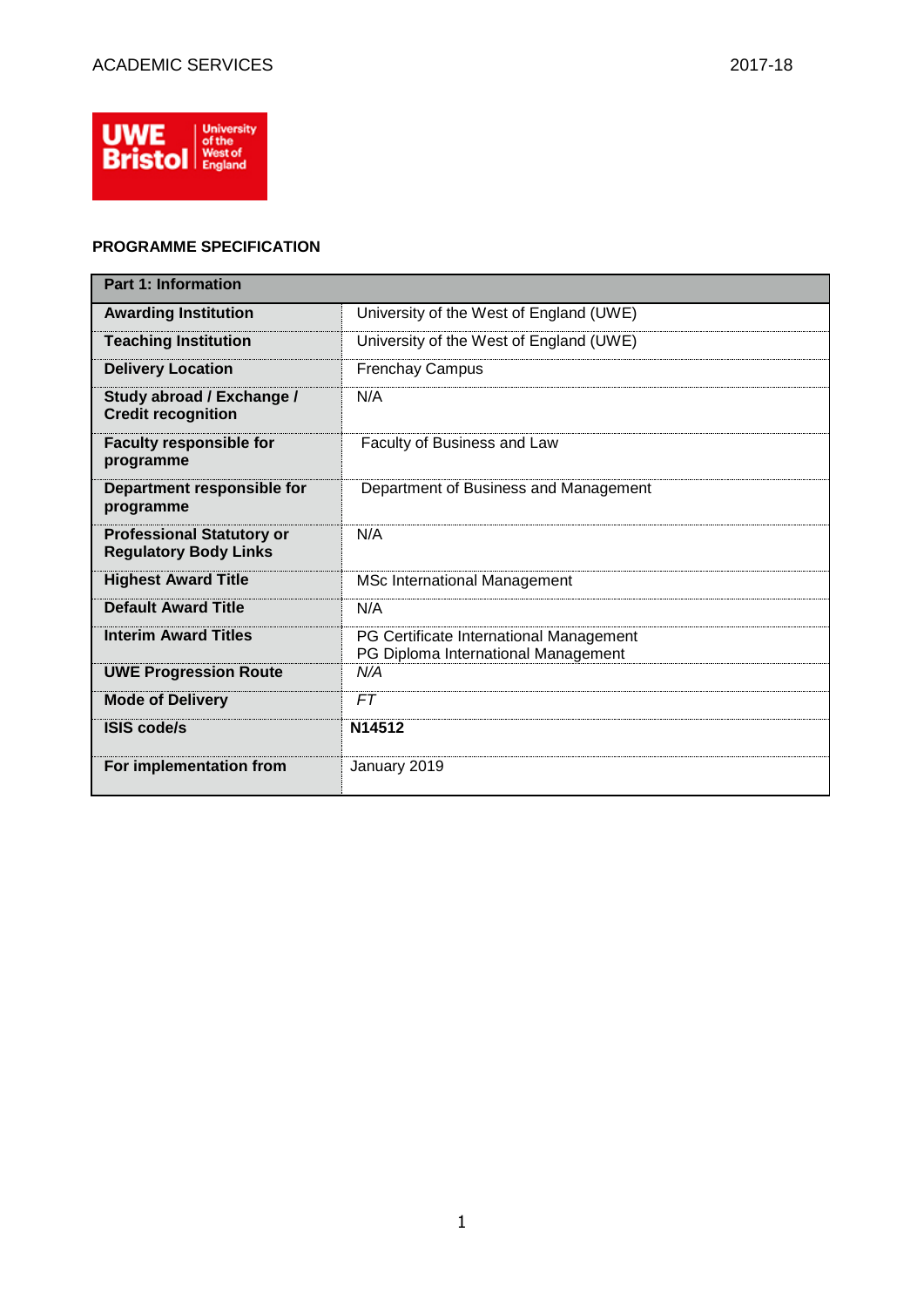## **Part 2: Description**

This one-year, full-time MSc in International Management will provide a range of expertise, knowledge and skills required to perform a managerial role in an international context. The programme focuses on integration of theory and practice to develop students' knowledge base, behaviours and skills both academically and professionally. A combination of pedagogical approaches including research and practice led teaching ensures that students on the programme learn and practice new knowledge and integrate their experiences to resolve complex managerial problems, with a view to creating a positive impact in the globalised world.

The programme is designed to provide a solid grounding in the knowledge, analytical and research skills, to be able to work successfully in a dynamic global environment. The core modules include coverage of global context, strategic context, service concept, research in global environment and managing people in an international context. The Strategic Context will provide an in depth understanding of the management challenges that impact on international operations of firms. Global Context will help to develop an understanding of the external economic, social and strategic challenges that impact on firms operating across borders. The Service Concept module will help to develop the key distinctive services marketing and operations approach, from planning to implementation. People and Global Organizations will explore the challenges, tensions and issues involved in the complex relationships between people and organisations and cross cultural management issues in managing international operations. Research in a Global Environment will equip students with financial tools and techniques required to successfully operate in business environment and enable students to understand the importance of gaining and using knowledge and evidence to inform management decision-making and academic study.

A comprehensive Personal and Professional Development (PPD) module pulls together key crossdisciplinary learnings from the core modules and includes a simulation to equip students with the selfmanagement and problem solving skills that are essential for managerial roles in dynamic business environments. The range of assessments embedded across various modules enable demonstration of graduate attributes through case study analysis and presentation, exams, multiple-choice questions, reflective journal on inter-cultural experiences, individual reports, portfolio, and group presentations.

There will be an opportunity to create a personalized pathway through the selection of three elective modules from a number of modules including leadership, global supply chains, entrepreneurship and innovation, digital business information systems, international project management, global marketing and management consultancy. This will give flexibility in shaping career pathways. In addition, the programme provides an opportunity for a field trip which will give a hands-on, intensive experience with the ideas and practices of working in a global business environment..

## **Programme requirements for the purposes of the Higher Education Achievement Record (HEAR)**

Graduates of this programme will have developed an advanced in-depth understanding of theory, concepts, and current and pervasive organisational practice and issues in international management. In addition, graduates will possess a range of analytical, research and interpersonal skills, equipping them to work in a variety of managerial roles in a global context and across a range of sectors and types of organisation. The programme covers a broad spectrum of disciplines and business functions to promote cross cultural competency, ethical awareness, sustainability and global citizenship as central to the conduct of effective management in a dynamic global environment.

## **Regulations**

Delete one of the following statements as appropriate

Approved to [University Regulations and Procedures](http://www1.uwe.ac.uk/students/academicadvice/assessments/regulationsandprocedures.aspx)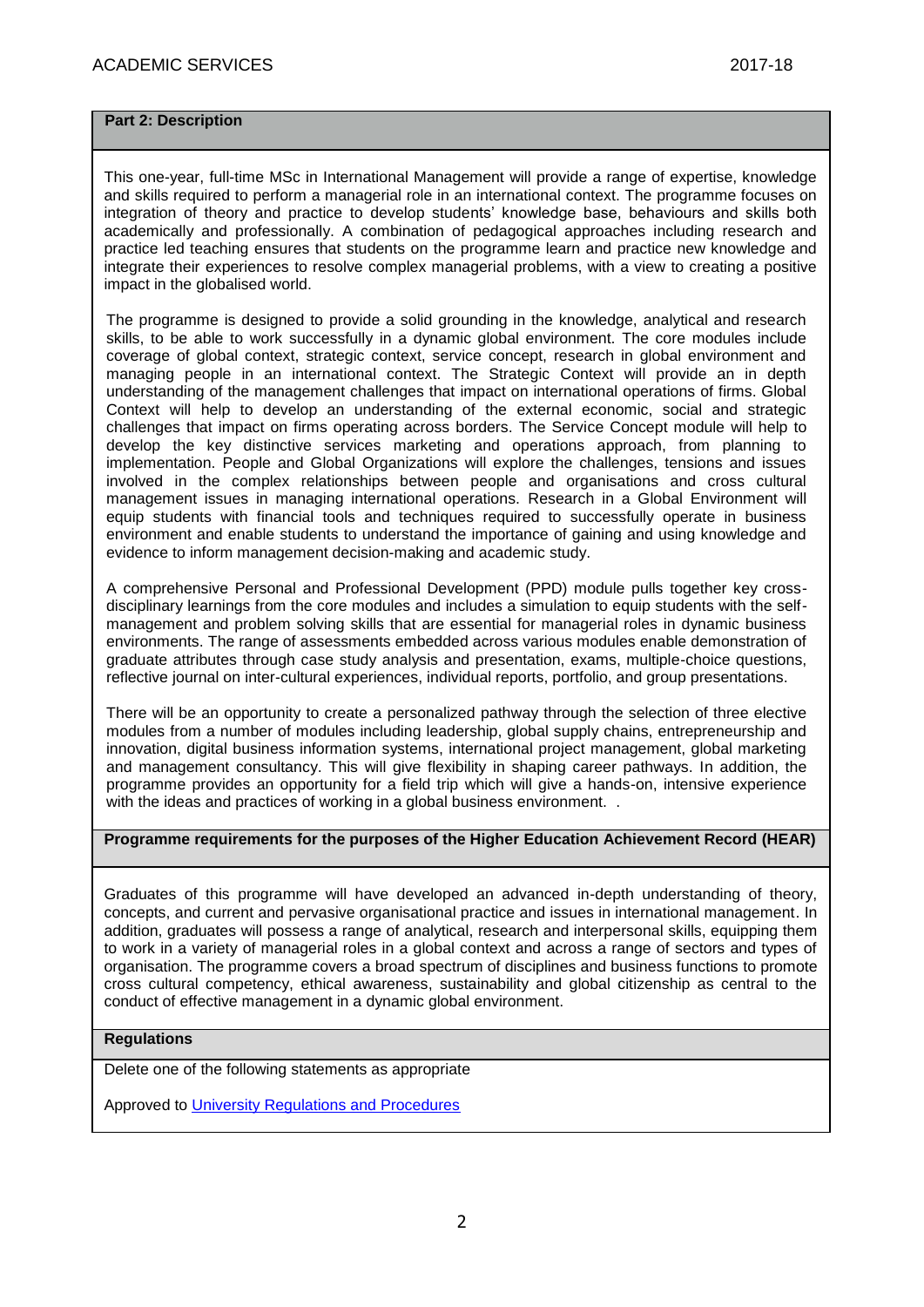| Part 3: Learning Outcomes of the Programme                                                                                                |              |              |              |                    |                |                         |              |
|-------------------------------------------------------------------------------------------------------------------------------------------|--------------|--------------|--------------|--------------------|----------------|-------------------------|--------------|
|                                                                                                                                           |              |              |              |                    |                |                         |              |
|                                                                                                                                           |              | 5-M          |              |                    |                |                         |              |
|                                                                                                                                           |              | $PT-1$       |              |                    |                |                         |              |
|                                                                                                                                           |              |              |              |                    |                |                         |              |
| <b>Learning Outcomes:</b>                                                                                                                 | UMSDPN-15-M  | <b>UMCDI</b> | UMODPX-15-M  | <b>UMKDQ4-15-M</b> | UMSDPM-15-M    | UMCDPR-15-M             | UMCDPP-45-M  |
| A) Knowledge and understanding of:                                                                                                        |              |              |              |                    |                |                         |              |
| Markets - the development and operation of markets for resources, goods and services in global business environment                       | X            |              |              |                    | X              | X                       |              |
| Customers - customer expectations, service and orientation                                                                                |              |              |              | $\overline{x}$     |                | $\overline{\mathsf{x}}$ |              |
| <b>People - the management and development of people within organisations</b>                                                             |              |              | X            |                    |                | $\overline{\mathsf{x}}$ |              |
| Operations - the management of operations and supply chains and their impact upon organisations                                           |              |              |              | X.                 |                | $\overline{x}$          |              |
| Organisations -the complex relationships between people and organisations, exploration of organisational culture, strategic               |              |              | X            |                    |                |                         | X            |
| human resource management                                                                                                                 |              |              |              |                    |                |                         |              |
| Digital Technologies/Information Systems - comprehension and use of relevant digital technologies/information systems for                 |              | X            |              | X                  |                | X                       |              |
| application in business and management                                                                                                    |              |              |              |                    |                |                         |              |
| Global business policy and strategy - the development of appropriate policies and strategies within a changing environment to             | $\mathsf{X}$ |              | X            |                    | X              |                         | $\mathsf{X}$ |
| meet stakeholder interests, deep understanding of the national and cultural contexts in which businesses operate and plan                 |              |              |              |                    |                |                         |              |
| strategies accordingly                                                                                                                    |              |              | X            | $\overline{X}$     |                |                         | X            |
| Ethics and Sustainability - recognition of ethical dilemmas, ethical values, corporate social responsibility and sustainability<br>issues | X            | X            |              |                    | X              | X                       |              |
| Globalisation, diversity, intercultural contexts - the development of intercultural competence and global citizenship,                    | $\mathsf{X}$ | X            | X            |                    |                | X                       | X            |
| appreciation of the implications of globalisation for cultural diversity                                                                  |              |              |              |                    |                |                         |              |
| Pervasive issues - these would include business innovation, creativity, leadership, enterprise development, project                       |              | X            | $\times$     |                    |                | X                       | X            |
| management, knowledge management and risk management                                                                                      |              |              |              |                    |                |                         |              |
| (B) Intellectual Skills                                                                                                                   |              |              |              |                    |                |                         |              |
| Being able to think critically and be creative: manage the creative processes in self and others; high personal effectiveness;            | X            | X            | X            | X                  | X              | X                       | $\times$     |
| organise thoughts, analyse, synthesise, and critically appraise. This includes the capability to identify assumptions, evaluate           |              |              |              |                    |                |                         |              |
| statements in terms of evidence, detect false logic or reasoning, identify implicit values, define terms adequately and generalise        |              |              |              |                    |                |                         |              |
| appropriately                                                                                                                             |              |              |              |                    |                |                         |              |
| Being able to solve complex problems and make decisions in a global environment; establish criteria, using appropriate decision-          | X            | X            | $\mathsf{X}$ | $\overline{X}$     | $\overline{X}$ | $\overline{\mathsf{x}}$ | $\times$     |
| making techniques including identifying, formulating and solving business problems; and the ability to create, identify and               |              |              |              |                    |                |                         |              |
| evaluate options; the ability to implement and review decisions                                                                           |              |              |              |                    |                |                         |              |
| Numeracy and quantitative skills including the development and use of relevant business models                                            | Χ            | Χ            |              | Χ                  |                | X                       |              |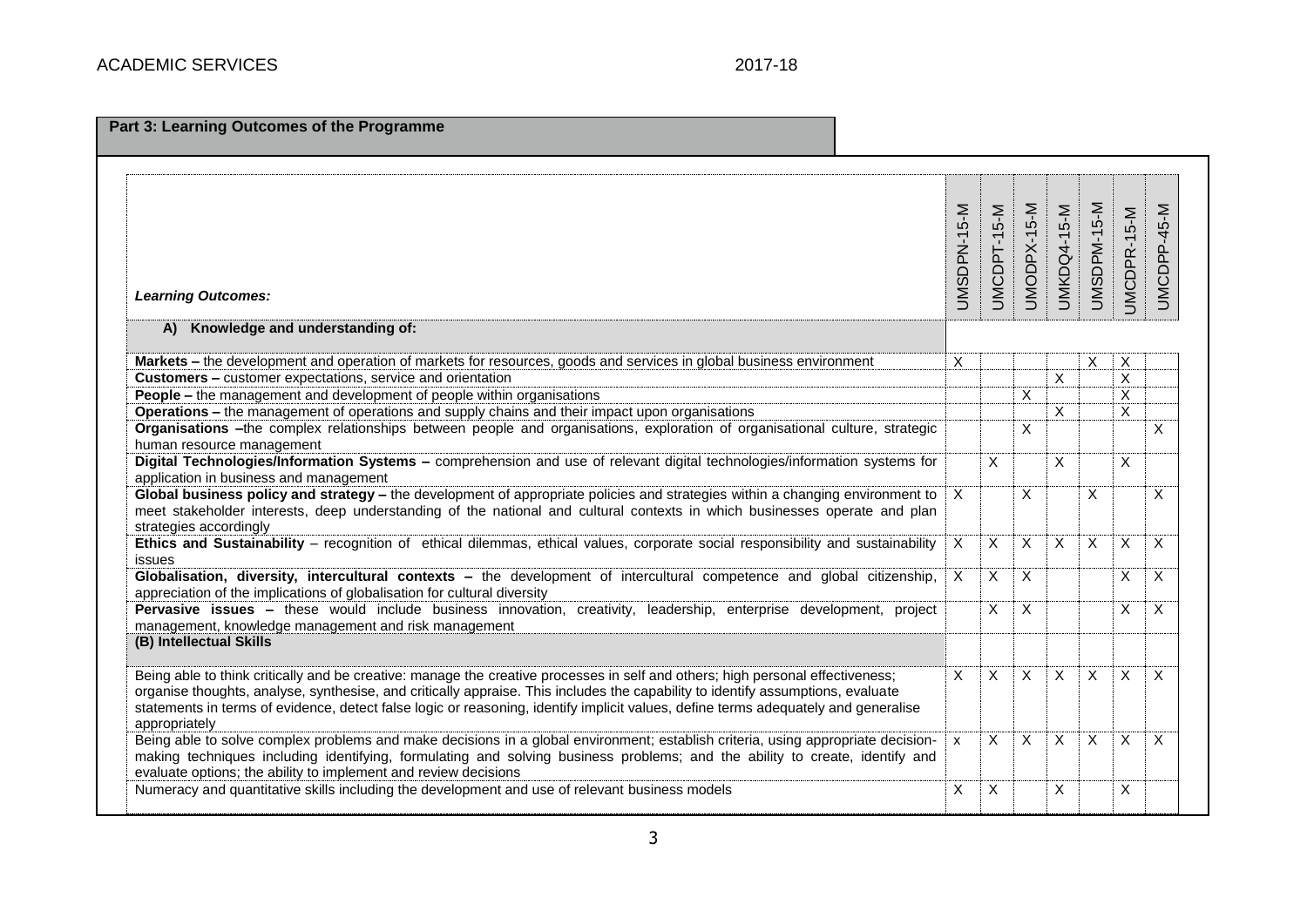| <b>Learning Outcomes:</b>                                                                                                                                                                                                                           | JMSDPN-15-M               | JMCDPT-15-M    | $5-N$<br><b>UMODPX-1</b>  | JMKDQ4-15-M    | UMSDPM-15-M             | UMCDPR-15-M               | UMCDPP-45-M |
|-----------------------------------------------------------------------------------------------------------------------------------------------------------------------------------------------------------------------------------------------------|---------------------------|----------------|---------------------------|----------------|-------------------------|---------------------------|-------------|
| (C) Subject/Professional/Practical Skills                                                                                                                                                                                                           |                           |                |                           |                |                         |                           |             |
| The ability to apply cross-disciplinary knowledge in international management and operate as a professional                                                                                                                                         |                           |                |                           |                | X                       | $\boldsymbol{\mathsf{X}}$ | X           |
| The ability to conduct research into business and management issues in global environment either individually or as part of a<br>team through research design, data collection, analysis, synthesis and reporting                                   | $\boldsymbol{\mathsf{X}}$ | $\mathsf{X}$   | X                         | $\times$       | $\overline{\mathsf{x}}$ | $\times$                  | X           |
| Using information and knowledge effectively: scanning and organising data, synthesising and analysing in order to abstract<br>meaning from information and effective use of ICT                                                                     | $\sf X$                   | $\overline{X}$ |                           |                | X                       | X                         | X           |
| Effective two-way communication: listening, effective oral and written communication of complex ideas and arguments, using a<br>range of media, including the preparation of business reports                                                       | $\overline{X}$            | X              | X                         | X              | $\overline{X}$          | $\overline{\mathsf{x}}$   | X           |
| Effective performance within team environments and the ability to recognise and utilise individuals' contributions in group<br>processes and to negotiate and persuade or influence others; team selection, delegation, development and management. | $\mathsf{X}$              |                | X                         |                | X                       | $\times$                  |             |
| Leadership and performance management: selecting appropriate leadership style for different situations; setting targets,<br>motivating, monitoring performance, coaching and mentoring                                                              |                           |                |                           |                |                         | X                         |             |
| Ability to recognise and address ethical dilemmas and corporate social responsibility issues, applying ethical and organisational<br>values to situations and choices                                                                               |                           | X              |                           |                |                         | X                         | X           |
| (D) Transferable skills and other attributes                                                                                                                                                                                                        |                           |                |                           |                |                         |                           |             |
| high personal effectiveness, organise thoughts, analyse, synthesise and critically appraise                                                                                                                                                         | X                         | X              | X                         | X              | $\overline{X}$          | $\overline{X}$            | X           |
| critical self-awareness, self-reflection and self-management                                                                                                                                                                                        |                           | X              | X                         | $\overline{X}$ |                         | X                         | X           |
| time management                                                                                                                                                                                                                                     | $\overline{X}$            | X              | X                         | $\times$       | X                       | $\overline{X}$            | X           |
| sensitivity to diversity in people and different situations                                                                                                                                                                                         |                           |                | X                         |                |                         | X                         |             |
| conflict resolution, displaying commercial acumen, the ability to continue to learn through reflection on practice and experience                                                                                                                   |                           |                |                           |                |                         | X                         |             |
| ability to continue to learn through reflection on practice and experience                                                                                                                                                                          |                           | X              | $\boldsymbol{\mathsf{X}}$ |                | X                       | $\mathsf{X}$              | $\times$    |
| encourage effective performance within a multi-national / multi-cultural team environment and recognise and utilise individuals'<br>contributions in group processes                                                                                |                           |                | X                         |                | X                       | $\times$                  |             |
| develop graduate skill attributes for employment and career progression                                                                                                                                                                             | $\mathsf{X}$              | X              | X                         | X              | $\mathsf{X}$            | $\times$                  | $\times$    |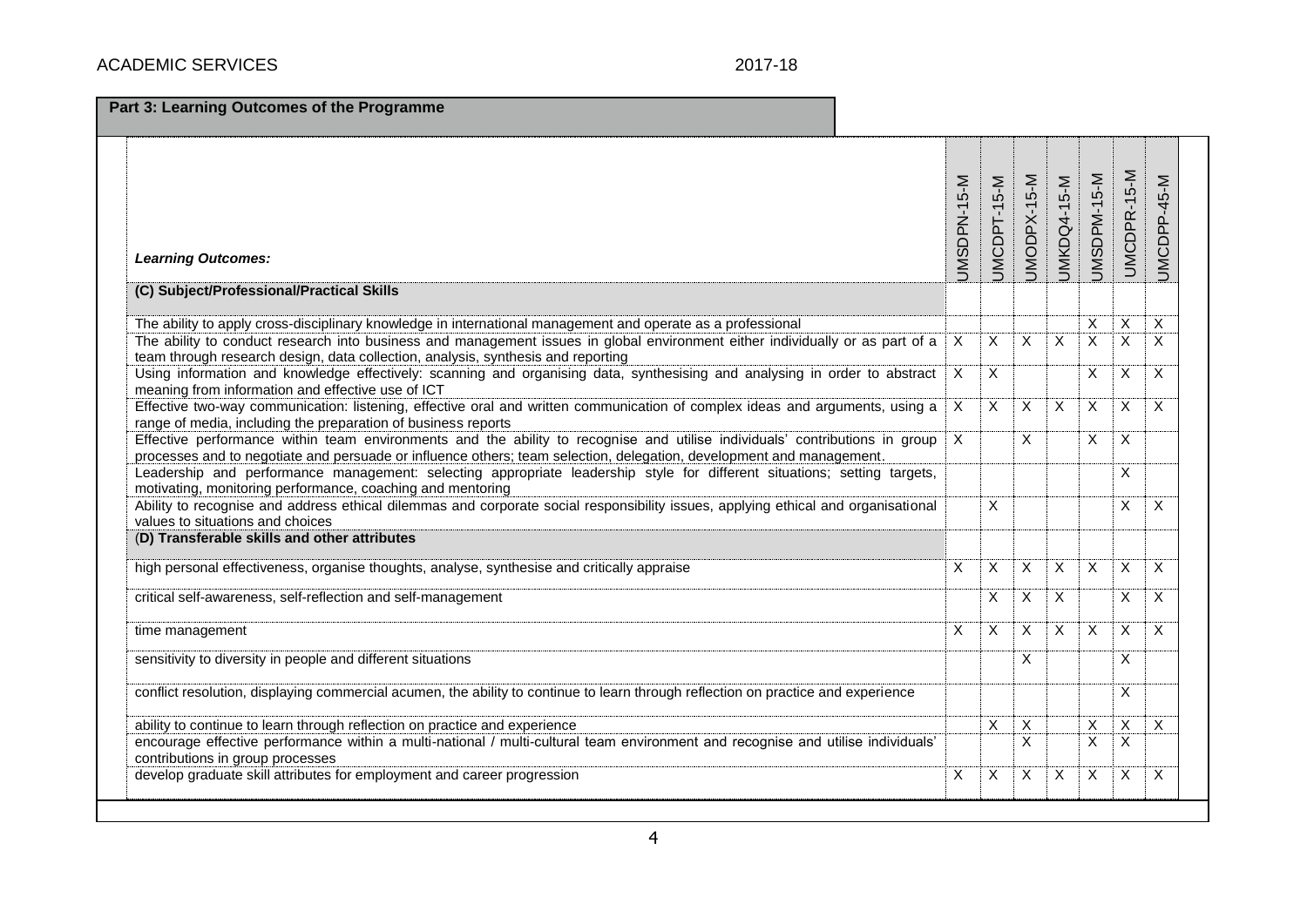## **Part 4: Programme Structure**

This structure diagram demonstrates the student journey from Entry through to Graduation for a typical **full time student**, including: level and credit requirements; interim award requirements; module diet, including compulsory and optional modules

|                             |                                                                                                                                                                                                                                                                                                | Awards                                                                                                                                                                                                                                                                                                                        |
|-----------------------------|------------------------------------------------------------------------------------------------------------------------------------------------------------------------------------------------------------------------------------------------------------------------------------------------|-------------------------------------------------------------------------------------------------------------------------------------------------------------------------------------------------------------------------------------------------------------------------------------------------------------------------------|
| (135 credits)               | (45 credits)                                                                                                                                                                                                                                                                                   |                                                                                                                                                                                                                                                                                                                               |
|                             |                                                                                                                                                                                                                                                                                                | Interim award:                                                                                                                                                                                                                                                                                                                |
|                             |                                                                                                                                                                                                                                                                                                |                                                                                                                                                                                                                                                                                                                               |
| Context                     | UMMDPV-15-M                                                                                                                                                                                                                                                                                    | <b>PG Certificate</b>                                                                                                                                                                                                                                                                                                         |
| UMSDPM-15-M                 |                                                                                                                                                                                                                                                                                                | <b>International</b>                                                                                                                                                                                                                                                                                                          |
|                             |                                                                                                                                                                                                                                                                                                | <b>Management</b>                                                                                                                                                                                                                                                                                                             |
|                             | Innovation                                                                                                                                                                                                                                                                                     | 60 credits, including                                                                                                                                                                                                                                                                                                         |
| UMSDPN-15-M                 | UMSDPW-15-M                                                                                                                                                                                                                                                                                    | The Strategic Context                                                                                                                                                                                                                                                                                                         |
|                             |                                                                                                                                                                                                                                                                                                | <b>UMSDPN-15-M</b>                                                                                                                                                                                                                                                                                                            |
|                             |                                                                                                                                                                                                                                                                                                | $\alpha$                                                                                                                                                                                                                                                                                                                      |
|                             |                                                                                                                                                                                                                                                                                                | <b>Evaluating the Global</b>                                                                                                                                                                                                                                                                                                  |
|                             |                                                                                                                                                                                                                                                                                                | Context                                                                                                                                                                                                                                                                                                                       |
|                             |                                                                                                                                                                                                                                                                                                | UMSDPM-15-M                                                                                                                                                                                                                                                                                                                   |
|                             |                                                                                                                                                                                                                                                                                                |                                                                                                                                                                                                                                                                                                                               |
|                             | UMOCB6-15-M                                                                                                                                                                                                                                                                                    | <b>PG Diploma International</b>                                                                                                                                                                                                                                                                                               |
| UMODPX-15-M                 |                                                                                                                                                                                                                                                                                                | <b>Management</b>                                                                                                                                                                                                                                                                                                             |
|                             |                                                                                                                                                                                                                                                                                                | 120 credits, including                                                                                                                                                                                                                                                                                                        |
| Research in a Global        | UMSCCW-15-M                                                                                                                                                                                                                                                                                    | <b>The Strategic Context</b>                                                                                                                                                                                                                                                                                                  |
| <b>Business Environment</b> |                                                                                                                                                                                                                                                                                                | UMSDPN-15-M                                                                                                                                                                                                                                                                                                                   |
| UMCDPT-15-M                 |                                                                                                                                                                                                                                                                                                | <b>or</b>                                                                                                                                                                                                                                                                                                                     |
|                             |                                                                                                                                                                                                                                                                                                | <b>Evaluating the Global</b>                                                                                                                                                                                                                                                                                                  |
|                             |                                                                                                                                                                                                                                                                                                | Context                                                                                                                                                                                                                                                                                                                       |
|                             |                                                                                                                                                                                                                                                                                                | UMSDPM-15-M                                                                                                                                                                                                                                                                                                                   |
|                             |                                                                                                                                                                                                                                                                                                |                                                                                                                                                                                                                                                                                                                               |
|                             |                                                                                                                                                                                                                                                                                                |                                                                                                                                                                                                                                                                                                                               |
|                             |                                                                                                                                                                                                                                                                                                | <b>HIGHEST AWARD:</b>                                                                                                                                                                                                                                                                                                         |
|                             |                                                                                                                                                                                                                                                                                                | <b>MSc International</b>                                                                                                                                                                                                                                                                                                      |
| UMCDPP-45-M                 | UMOCB3-15-M                                                                                                                                                                                                                                                                                    | Management                                                                                                                                                                                                                                                                                                                    |
|                             |                                                                                                                                                                                                                                                                                                | 180 credits including                                                                                                                                                                                                                                                                                                         |
|                             |                                                                                                                                                                                                                                                                                                | <b>Dissertation</b>                                                                                                                                                                                                                                                                                                           |
| Level M                     | <b>Compulsory Modules</b><br><b>Evaluating the Global</b><br>The Strategic Context<br>The Service Concept:<br>Design and Delivery<br>UMKDQ4-15-M<br>People and Global<br>Organisations<br>Personal and Professional<br>Development<br>UMCDPR-15-M<br>Dissertation: International<br>Management | <b>Optional Modules</b><br>Global Supply Chain<br>Management<br>Entrepreneurship and<br><b>International Project</b><br>Management<br>UMMDPS-15-M<br>Leadership<br><b>Management Consultancy</b><br><b>Digital Business</b><br>Information System<br>UMMDF7-15-M<br><b>Global Marketing</b><br>UMKC8P-15-M<br>Managing Change |

## **Field Trip:**

The programme includes a 3-5 days field trip in the EU/UK. The purpose of this study trip is to give postgraduate students a hands-on, intensive experience with the ideas and practices of working in a global business environment. Students will have the opportunity for site visits to corporations and agencies as well as partner institutions abroad.

## **Part 5: Entry Requirements**

The University's Standard Entry Requirements apply with the following additions/exceptions\*:

You will need an honours degree of 2.2 or above in any subject.

English Language

If English is not your first language, you will be required to meet the UK Border Agency and Universities minimum English Language requirements such as the International English Language Test (IELTS)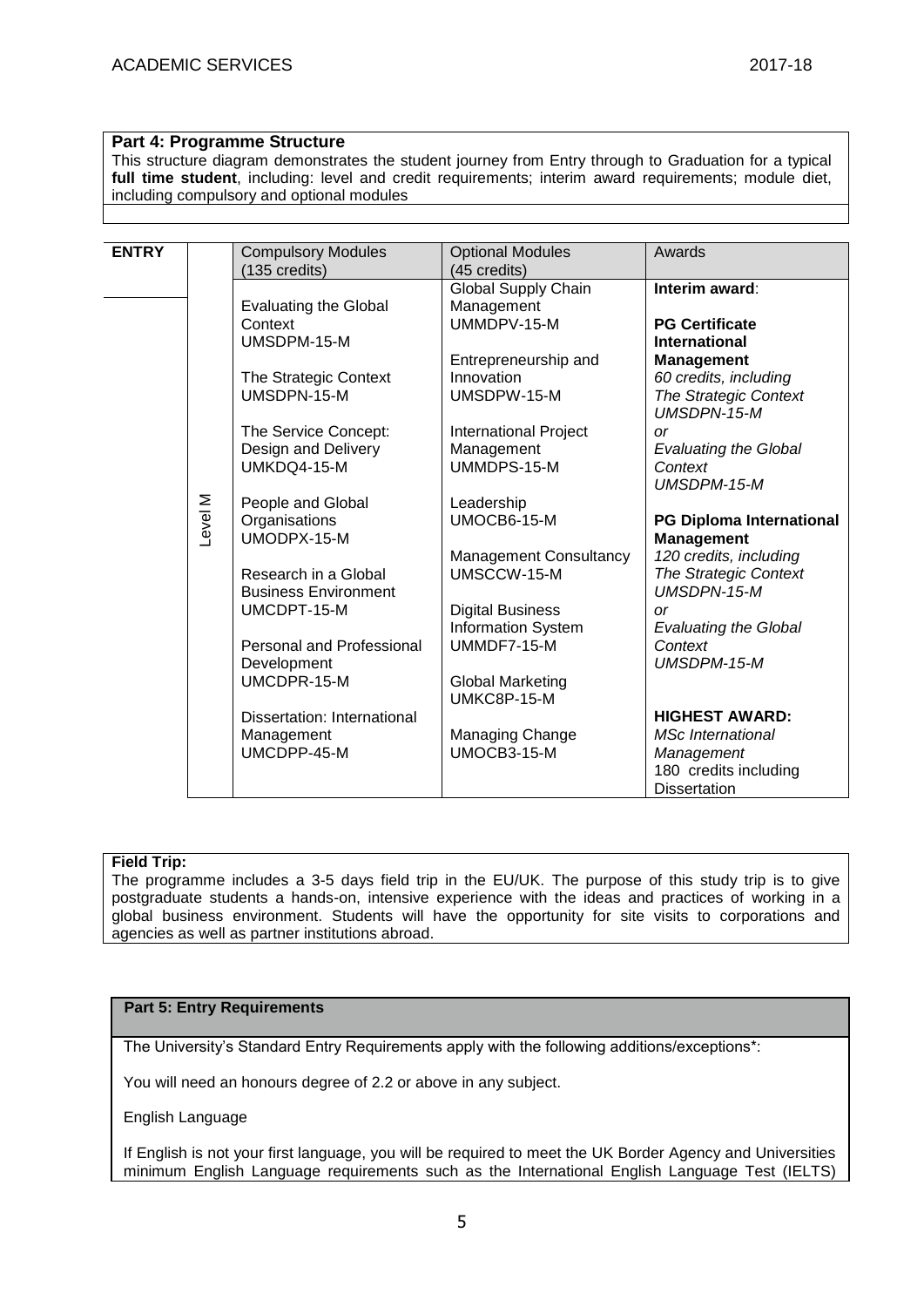### **Part 5: Entry Requirements**

overall score of 6.5 with 5.5 in each component. For further details please visit our English Language requirements page.

*<http://www1.uwe.ac.uk/study/internationalstudents/englishlanguagerequirements.aspx>*

UWE Bristol's International College

International students who do not meet the academic or English language requirements to study this course can qualify by completing preparatory study at our International College.

### **Part 6: Reference Points and Benchmarks**

Set out which reference points and benchmarks have been used in the design of the programme:

[QAA UK Quality Code for HE](http://www.qaa.ac.uk/assuringstandardsandquality/quality-code/Pages/default.aspx)

- -Framework for higher education qualifications (FHEQ)
- -Subject benchmark statements
- -Qualification characteristics for [Master's degrees](http://www.qaa.ac.uk/en/Publications/Documents/Masters-Degree-Characteristics-2010.pdf)

[Strategy 2020](http://www1.uwe.ac.uk/about/corporateinformation/strategy.aspx)

[University policies](http://www1.uwe.ac.uk/aboutus/policies)

EPAS accreditation standards

AACSB standards